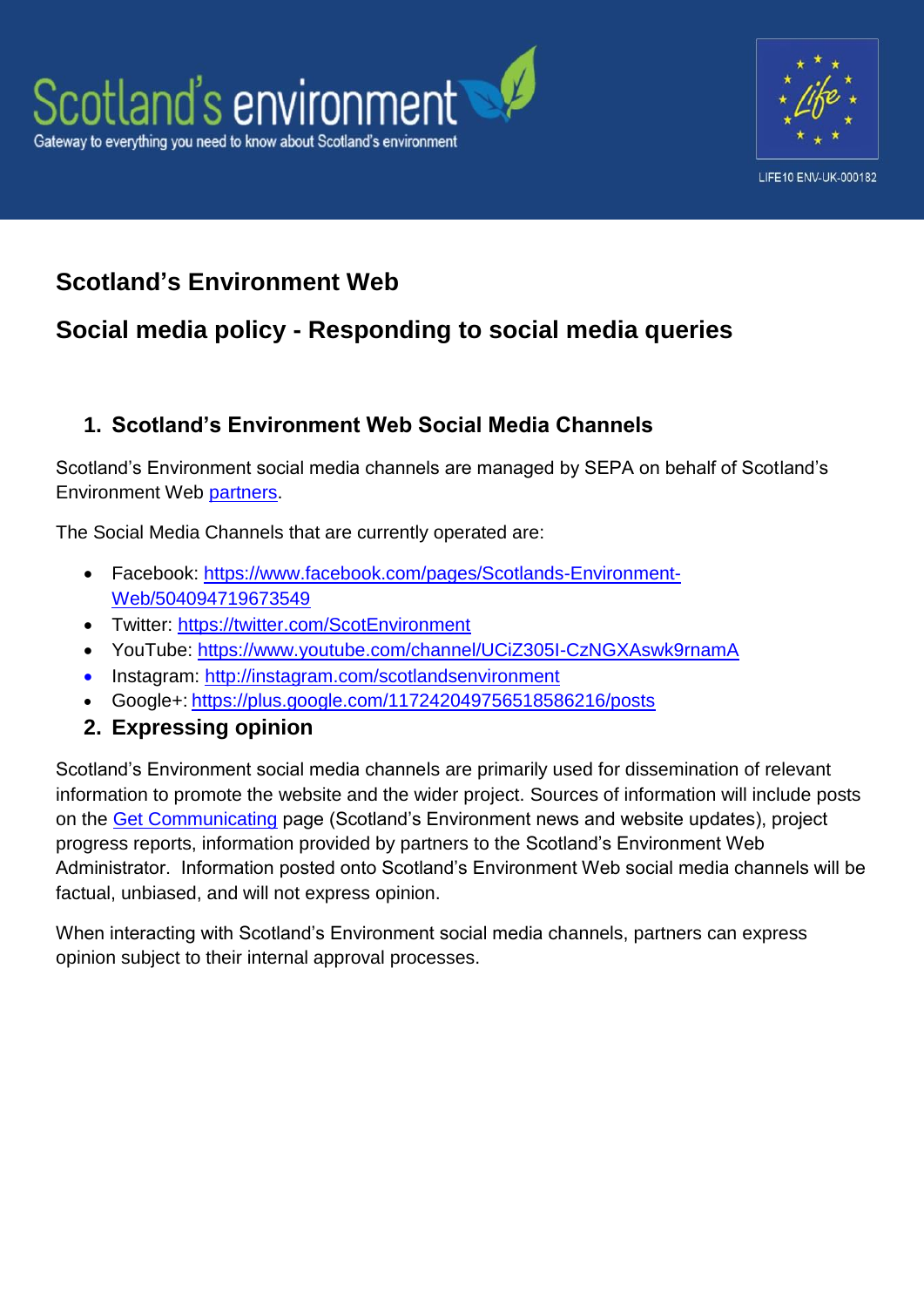



## **3. Responding to social media questions and queries**

Questions asked through Scotland's Environment social media channels will be monitored and identified.

Where a question or query can be answered by providing a link to relevant information on the Scotland's Environment website, the Scotland's Environment Web Administrator will respond via the relevant social media channel.

For all other questions or queries submitted via social media, the Scotland's Environment Web Administrator will request, via the relevant social media channel, that these are submitted to the ['Contact us'](http://www.environment.scotland.gov.uk/get-communicating/contact-us/) section of Scotland's Environment.

A response will be provided via social media channel to the effect:

*"In order for us to answer your question, please could you submit it to the 'Contact us' section of Scotland's Environment website."*

The initial receipt of the query will be by SEPA and a response will be provided by the [seweb.administrator@sepa.org.uk](mailto:SEWeb.Administrator@sepa.org.uk) where it can be answered by a member of the Scotland's Environment Web Team or SEPA Staff.

Where the question, submitted to the "Contact Us" page of the website, is best answered by a Scotland's Environment Web partner organisation, the enquirer will be made aware that their contact details provided (Name and email address) may be passed onto the relevant Partner Organisation who will thereafter manage the response.

When the answer is provided by a partner organisation and considered not to be of a sensitive/restricted nature, this might be copied to the Scotland's Environment Web Administrator for inclusion on the website and appropriate social media channel.